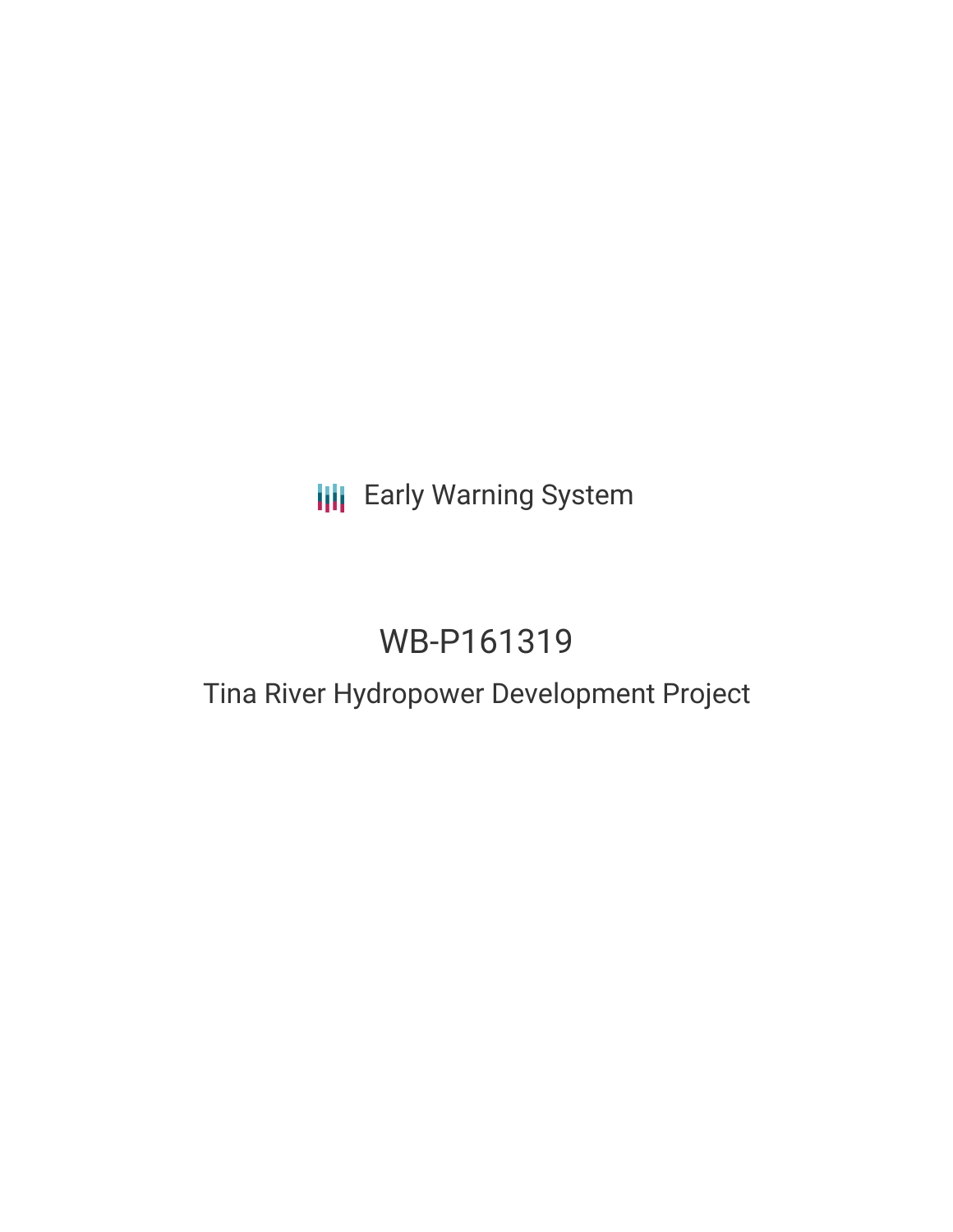

### **Quick Facts**

| <b>Countries</b>               | Solomon Islands               |
|--------------------------------|-------------------------------|
| <b>Financial Institutions</b>  | World Bank (WB)               |
| <b>Status</b>                  | Active                        |
| <b>Bank Risk Rating</b>        | A                             |
| <b>Voting Date</b>             | 2017-06-20                    |
| <b>Borrower</b>                | Government of Solomon Islands |
| <b>Sectors</b>                 | Hydropower                    |
| <b>Investment Type(s)</b>      | Grant                         |
| <b>Investment Amount (USD)</b> | $$33.63$ million              |
| <b>Project Cost (USD)</b>      | \$240.48 million              |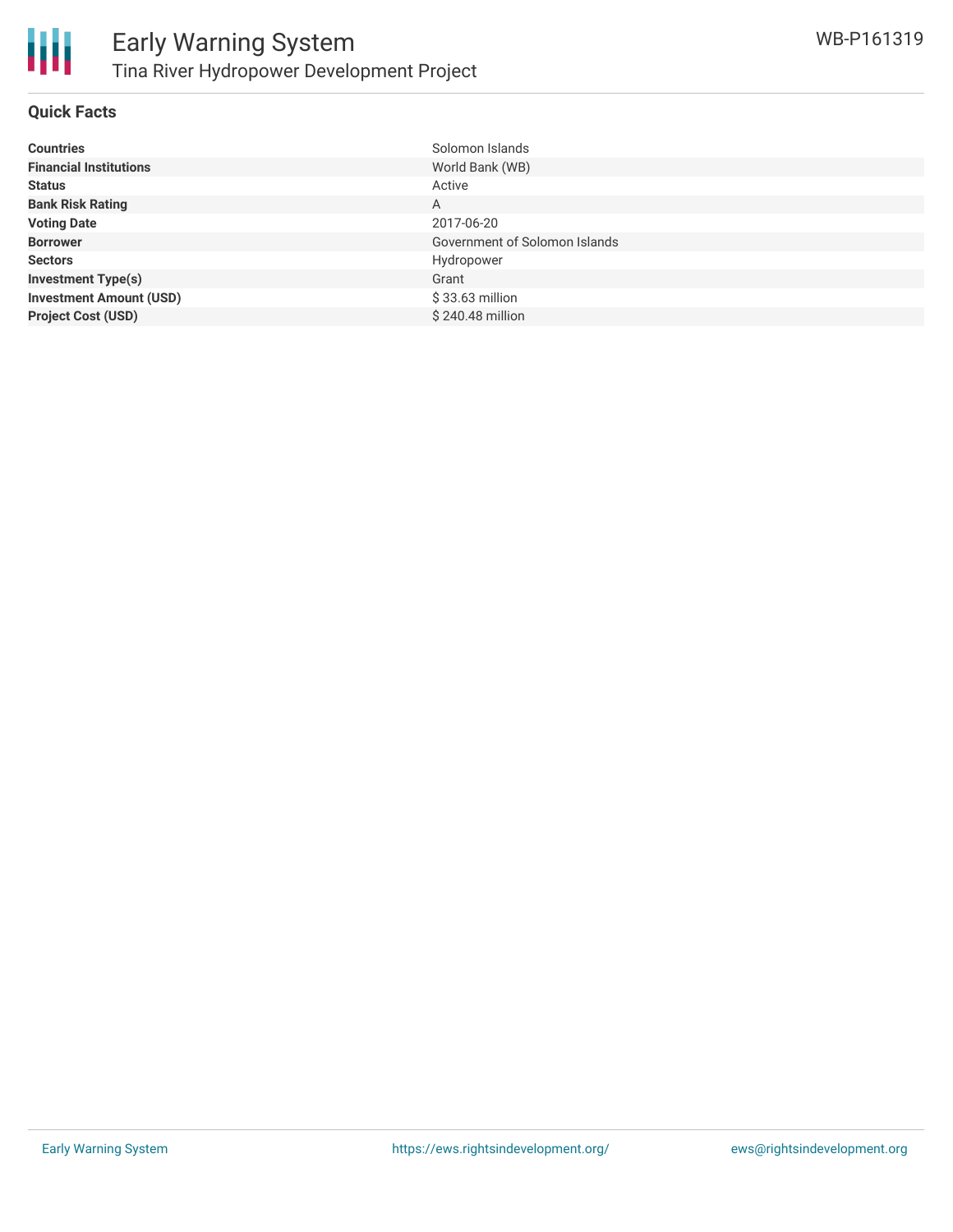

### **Project Description**

The development objective of the Tina River Hydro Development Project (TRHDP) is to increase the share of renewable energy through hydropower in Solomon Islands.The World Bank Group has mobilized a range of resources and instruments to enable the Government to attract an experienced international hydropower developer to construct and operate the hydropower facility (HPF), and to enhance the quality and viability of the Project. The TRHDP will consist of four components: (i) HPF; (ii) access road; (iii) transmission lines; and (iv) technical assistance (TA).

The TA component is expected to begin first in order to maintain continuity of the TRHDP Project Office (PO) with the preparation phase and to support the other project components. 1) The first component, Tina River Hydropower Facility, under a 34-year Power Purchase Agreement (PPA) (including 4 year construction period), the PC will develop, finance, construct and operate the HPF with an installed capacity of 15 MW located on the Tina River, 20 km southeast of Honiara, and will comprise: a. A roller-compacted-concrete (RCC) dam 72 m high (from foundation) located in a narrow gorge on the Tina River; b. A waterway including a 3.3 km headrace tunnel in 3.3 m diameter, surge shaft and a surface type steel pen stock in 3.0 m diameter to convey water from the dam to the powerhouse; c. A powerhouse 5.7 km downstream of the dam site that will house three 5 MW Francis turbines and an extra bay for future installation of a possible fourth 5 MW turbine. 2) The second component, access road to facilitate HPF construction and operations includes two lots: Lot 1 involving the upgrade of the existing 13.2 km road from Black Post Junction to Managikiki Village; and Lot 2 involving a 5.5 km "greenfield" road through steep heavily forested terrain from Managikiki Village to the dam and power station.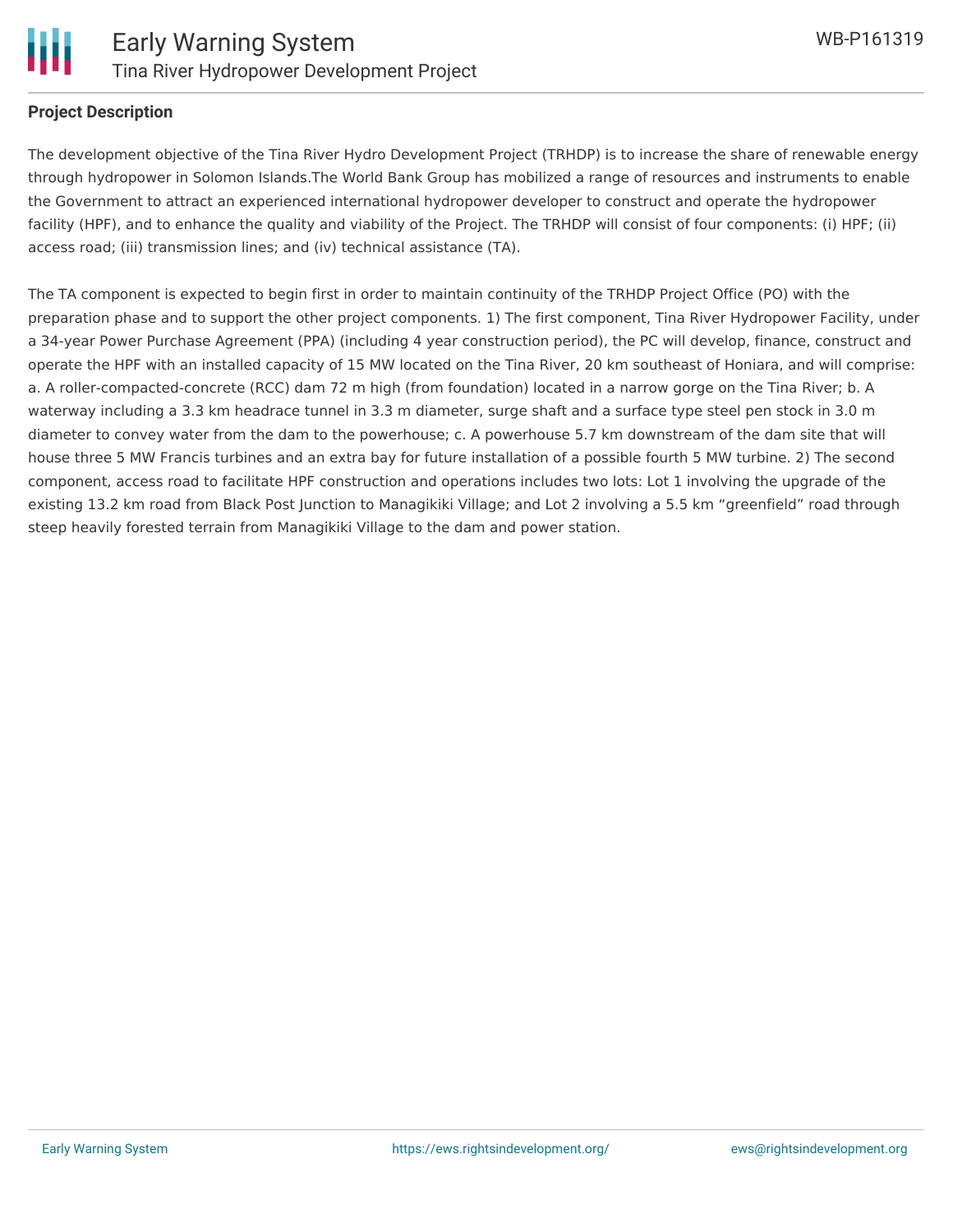

### **Investment Description**

World Bank (WB)

Co-financing:

KOREA, Rep of: Economic Development Cooperation Fund US\$ 31.60 million Green Climate Fund: US\$ 86.00 million ABU DHABI: Abu Dhabi Fund for Arab Economic Development US\$ 15.00 million Asian Development Bank: US\$ 30.00 million Australia-Pacific Islands Partnership Trust Fund: US\$ 11.70 million Foreign Private Commercial Sources (identified): US\$ 10.40 million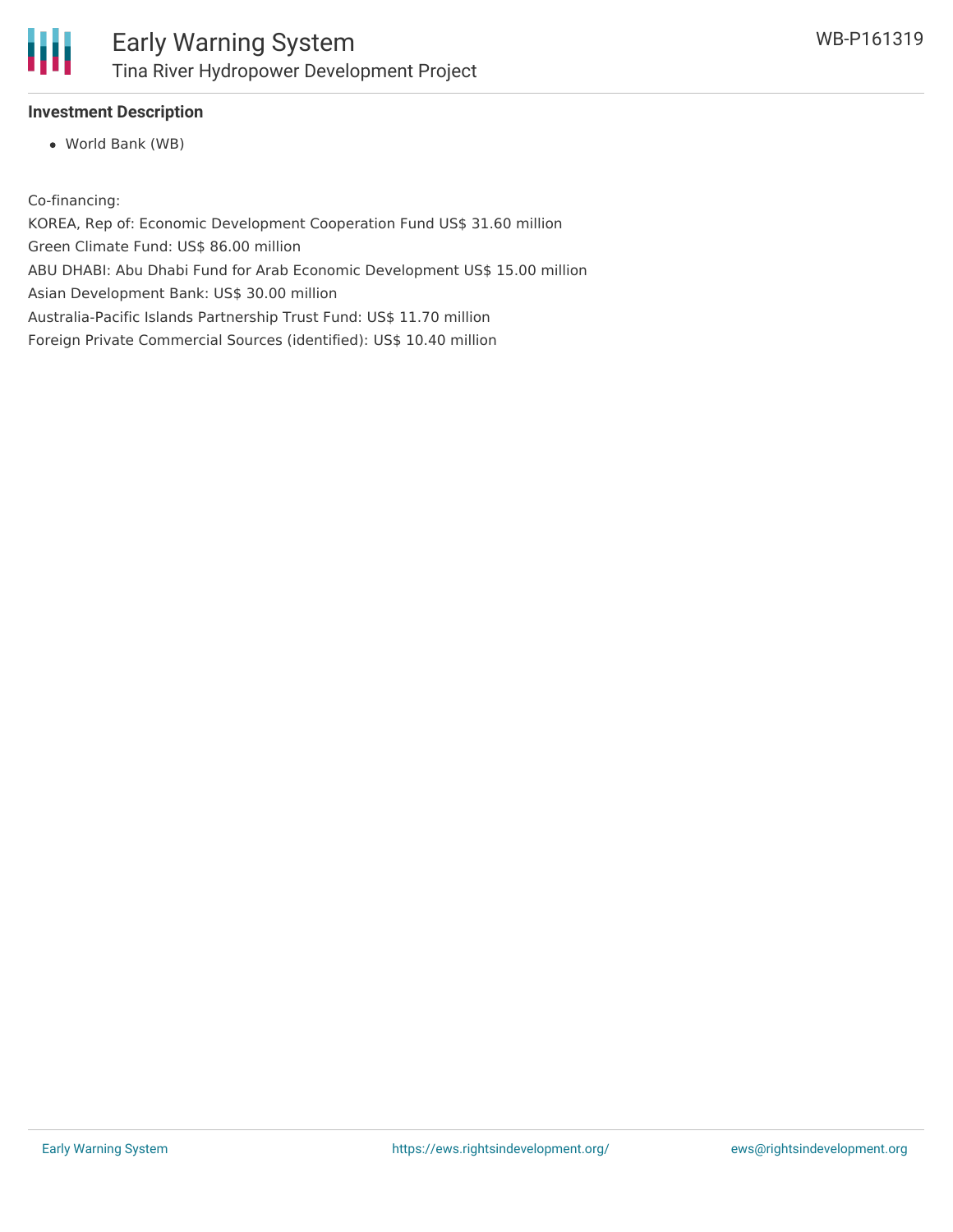

### **Private Actors Description**

Korean Water Resources Corporation (K-Water) is a state-owned company.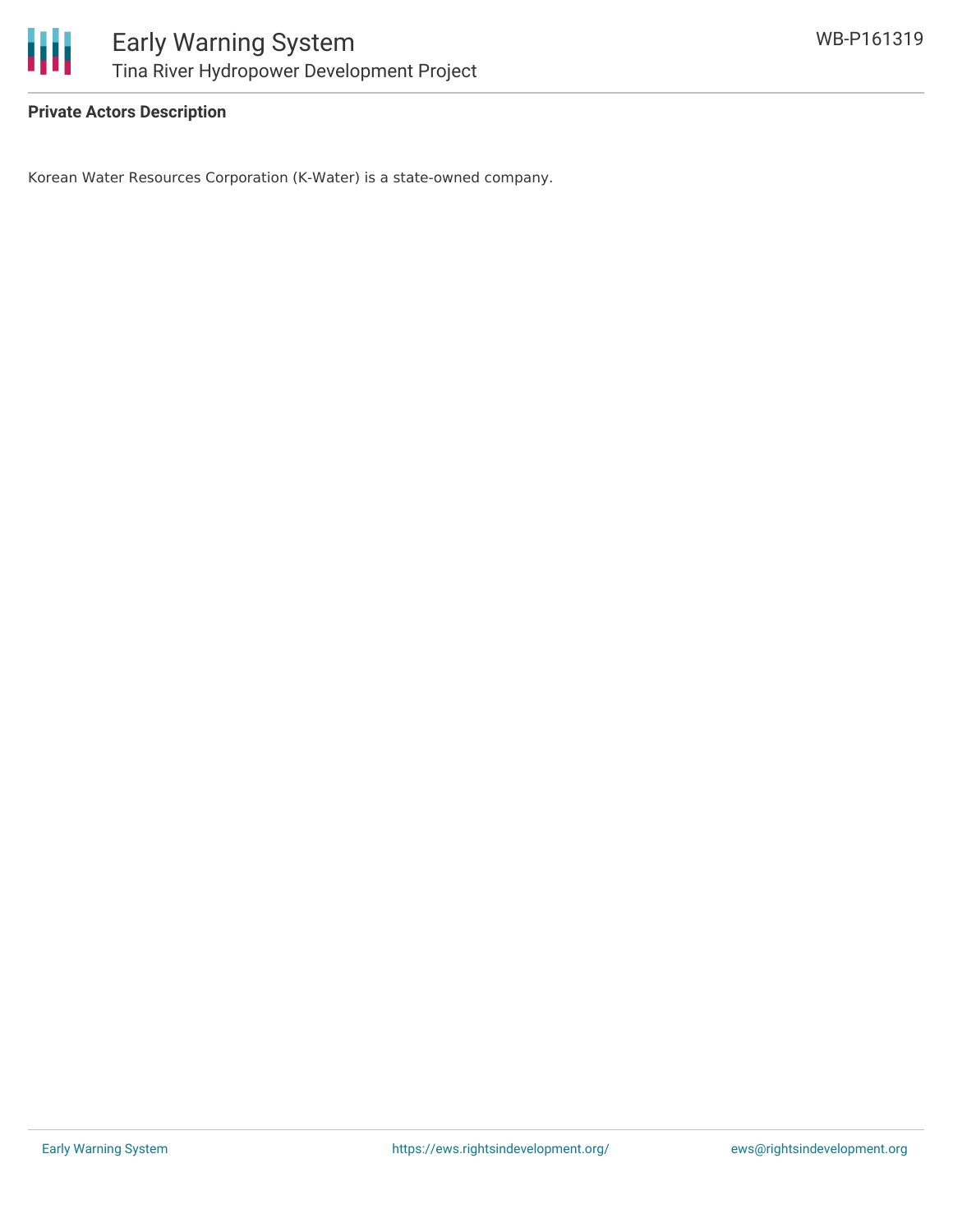

# Early Warning System

### Tina River Hydropower Development Project

| <b>Private Actor 1</b>   | <b>Private Actor</b><br>1 Role | <b>Private Actor</b><br>Sector | <b>Relation</b>          | <b>Private Actor 2</b>                       | <b>Private Actor</b><br>2 Role | <b>Private Actor</b><br>2 Sector |
|--------------------------|--------------------------------|--------------------------------|--------------------------|----------------------------------------------|--------------------------------|----------------------------------|
| $\overline{\phantom{0}}$ | $\overline{\phantom{0}}$       |                                | $\overline{\phantom{0}}$ | Hyundai Engineering Company, Ltd (HEC)       | Contractor                     | $\overline{\phantom{a}}$         |
| $\overline{\phantom{a}}$ | $\overline{\phantom{a}}$       |                                | ۰.                       | Korean Water Resources Corporation (K-Water) | Client                         | $\overline{\phantom{a}}$         |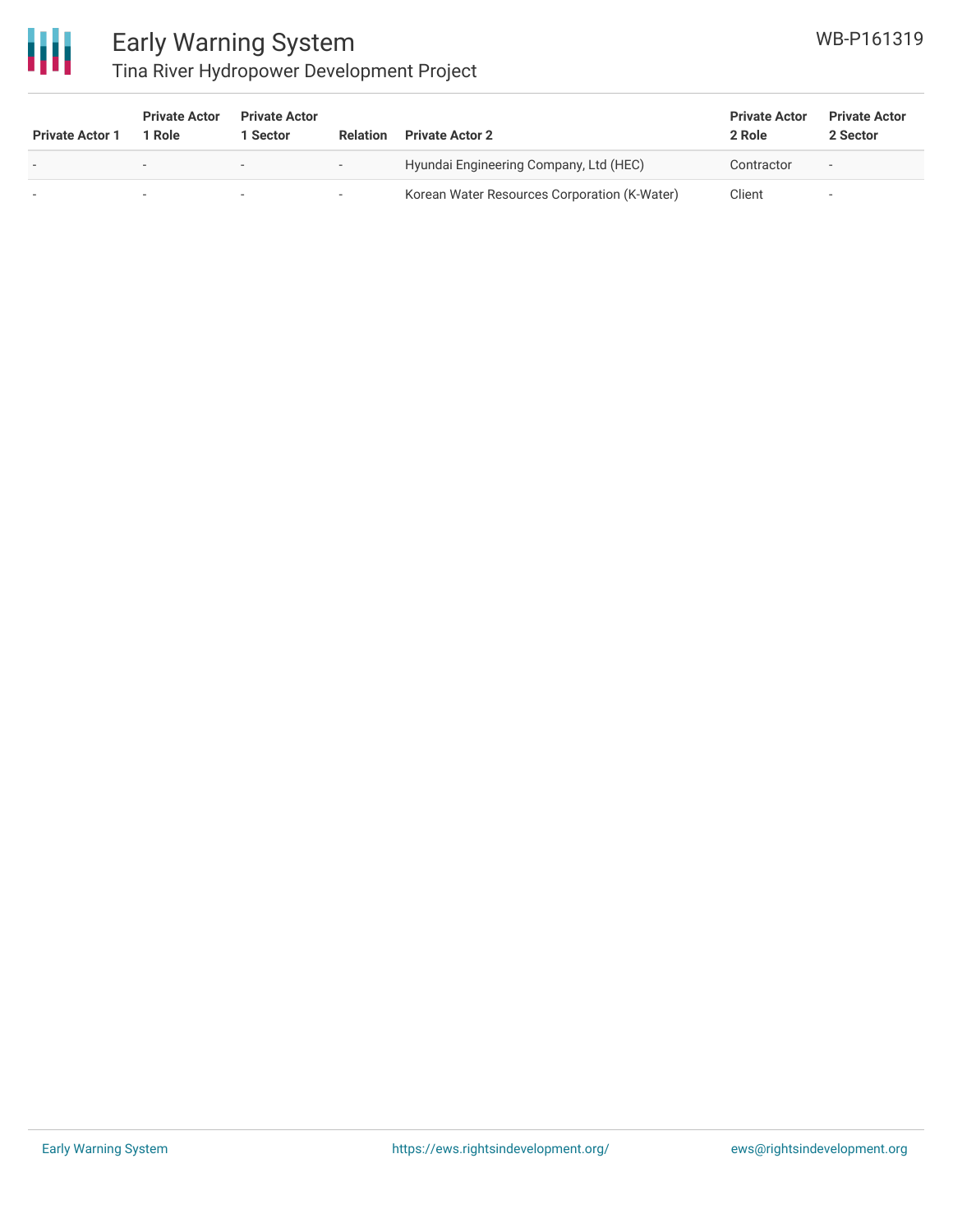

### **Contact Information**

ACCOUNTABILITY MECHANISM OF WORLD BANK

The World Bank Inspection Panel is the independent complaint mechanism and fact-finding body for people who believe they are likely to be, or have been, adversely affected by a World Bank-financed project. If you submit a complaint to the Inspection Panel, they may investigate to assess whether the World Bank is following its own policies and procedures for preventing harm to people or the environment. You can contact the Inspection Panel or submit a complaint by emailing ipanel@worldbank.org. You can learn more about the Inspection Panel and how to file a complaint at: http://ewebapps.worldbank.org/apps/ip/Pages/Home.aspx.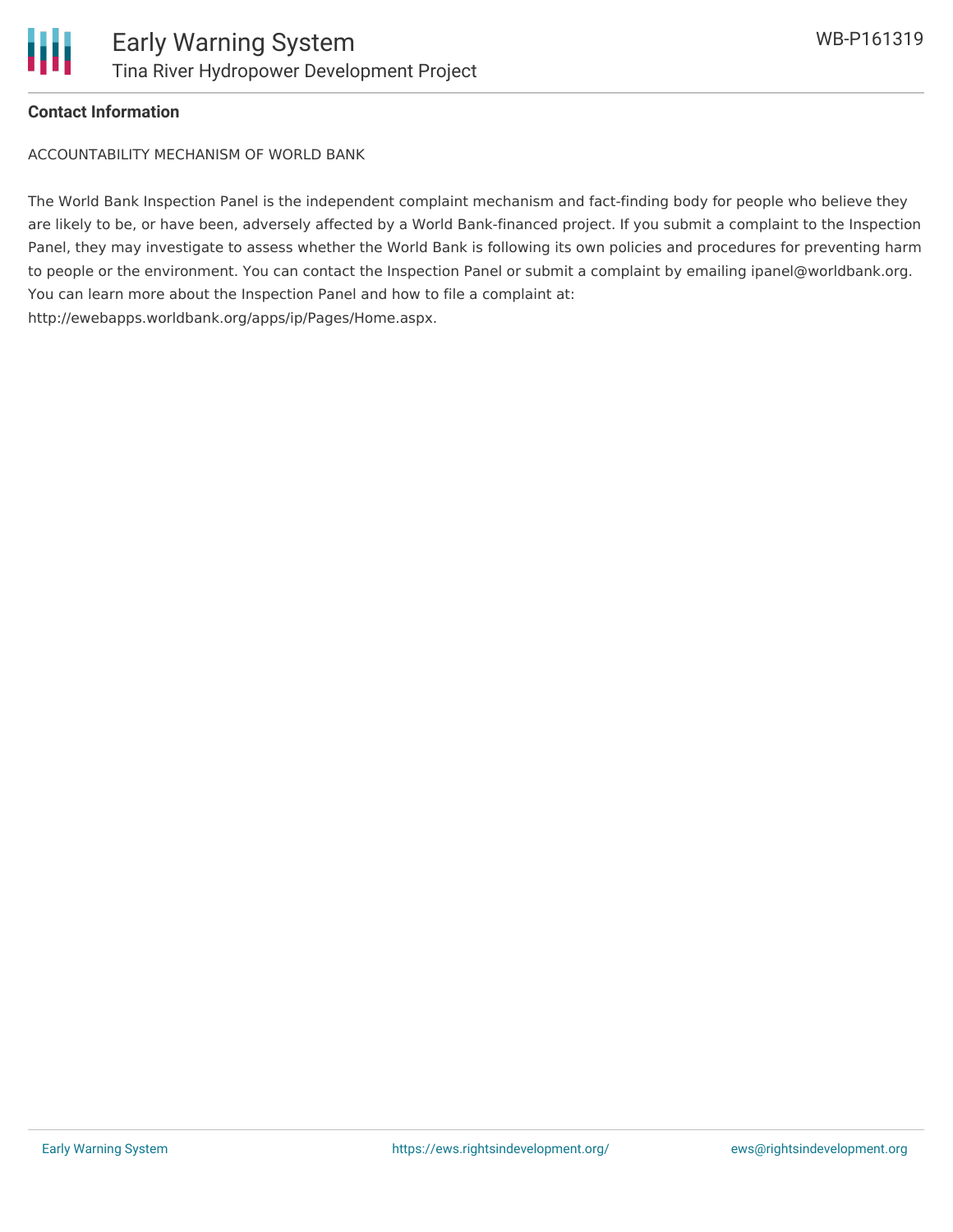

### Early Warning System

Tina River Hydropower Development Project

#### **Bank Documents**

- Concept Integrated Safeguards Data [Sheet-Integrated](https://ewsdata.rightsindevelopment.org/files/documents/19/WB-P161319_egeOFxf.pdf) Safeguards Document Tina River Hydropower Deve [Original Source]
- Government of the Solomon Islands: Tina River Hydro [Development](http://www.tina-hydro.com) Project
- Solomon Islands Tina River Hydroelectric [Development](http://documents.worldbank.org/curated/en/832721471415550419/pdf/SFG2369-REVISED-RP-P161319-Box402881B-PUBLIC-Disclosed-1-27-2017.pdf) Project (TRHDP) : resettlement plan : Land ac [Original Source]
- Solomon Islands Tina River Hydropower [Development](https://ewsdata.rightsindevelopment.org/files/documents/19/WB-P161319.pdf) Project (English) [\[Original](http://documents.worldbank.org/curated/en/374411494216143005/pdf/PIDISDSA20864-PSDS-REPLACEMENT-P161319-PUBLIC.pdf) Source]
- Solomon Islands Tina River Hydropower Development Project (TRHDP) : [environmental](https://ewsdata.rightsindevelopment.org/files/documents/19/WB-P161319_Q56h4Ym.pdf) assessment : Env [Original Source]
- Solomon Islands Tina River Hydropower Development Project : [environmental](https://ewsdata.rightsindevelopment.org/files/documents/19/WB-P161319_hfGuc6l.pdf) social impact assessment [Original Source]
- Solomon Islands Tina River Hydropower [Development](https://ewsdata.rightsindevelopment.org/files/documents/19/WB-P161319_NVloKiL.pdf) Project : indigenous peoples plan (Vol. 2) : Com [Original Source]
- Solomon Islands Tina River Hydropower [Development](https://ewsdata.rightsindevelopment.org/files/documents/19/WB-P161319_wpukekV.pdf) Project : indigenous peoples plan : Gender actio [Original Source]
- Solomon Islands Tina River Hydropower Facility (TRHPF) : environmental assessment : [Environmental](https://ewsdata.rightsindevelopment.org/files/documents/19/WB-P161319_FytZqfL.pdf) [Original Source]